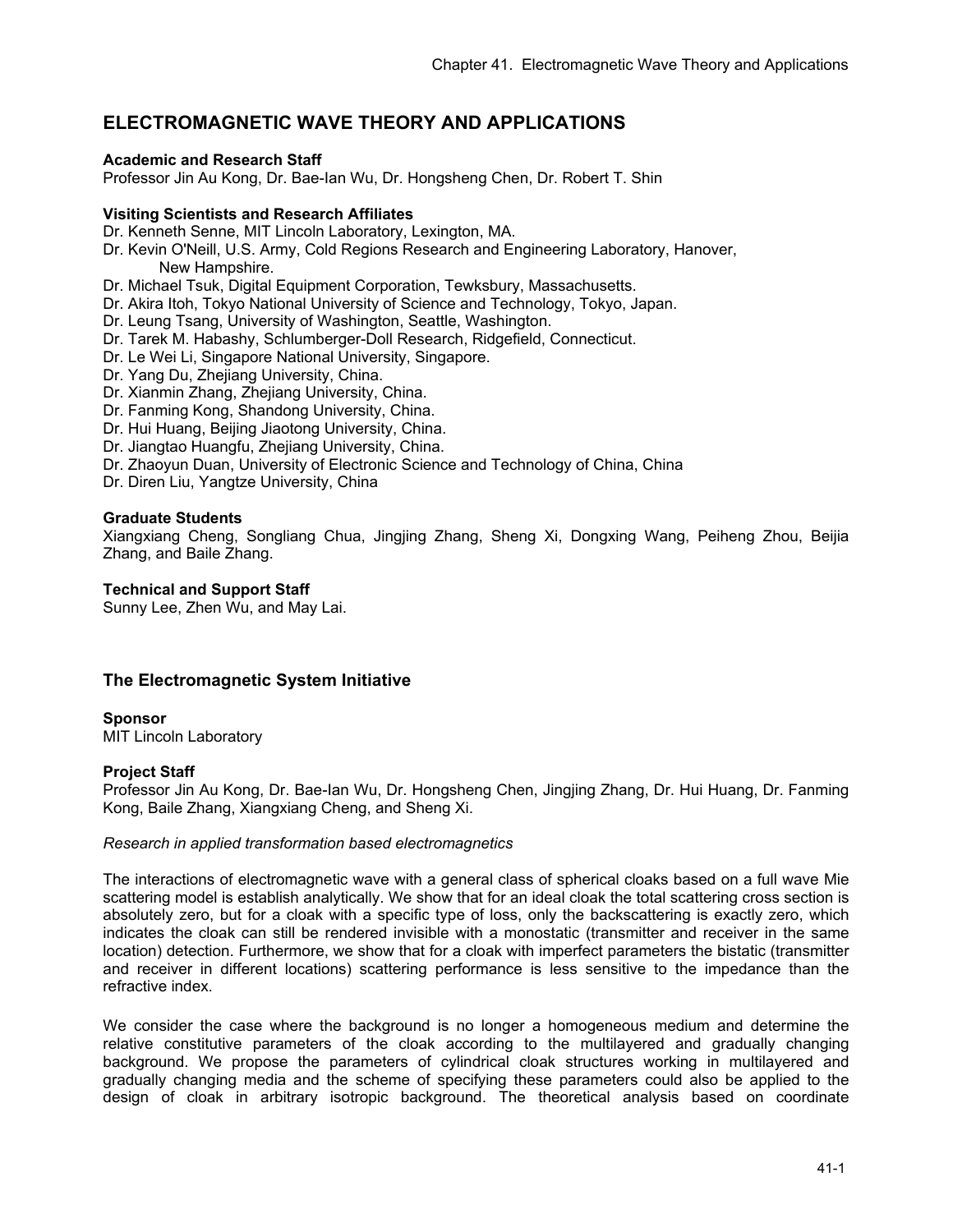transformation is given and numerical simulations are performed to illustrate these properties. The simulation results show that the cloaking with the proposed parameters performs well in these inhomogeneous background media. Potential applications are also discussed.

#### *Effects of different transformations on the performance of cylindrical cloaks*

Based on the scattering theory, the cylindrical cloak created with nonlinear transformation is studied. The cylindrical cloaks created with nonlinear transformations are confirmed to be perfect. The equivalent surface displacement current at the inner boundary of an ideal cloak is shown to be independent of the transformation function. For the nonideal cloak with perturbations on the inner boundary, we show that the performance of the cloak with low loss can be greatly improved by using certain nonlinear transformations.

#### *Directive Emission Obtained by Coordinate Transformation*

We use coordinate transformation theory to realize substrates that can modify the emission of an embedded source. Simulation results show that with proper transformation functions the energy radiated by a source embedded in these space variant media will be concentrated in a narrow beam. The thickness of the slab achieved with our transformations will no longer be restricted by the evanescent modes and the source can be placed at any position along the boundary of the substrate without affecting the radiation pattern. We also discuss the case where reduced parameters are used, which still performs well and is physically realizable.

#### *Transmission of electromagnetic waves through circular defects in a metallic screen*

The extraordinary optical transmission (EOT) phenomenon is one of the key problems in imaging of objects through lossy layer with defects. We utilized modal matching method to model the electromagnetic transmission through circular defects in metallic screen, especially at the THz band which is below the cut off frequency of a single defect. For randomly distributed defects, the total transmission can be obtained by simply summing transmission through individual defects while neglecting the coupling among different defects. For periodically distributed defects, the total transmission will be enhanced with increasing the size of the screen. Thus modeling a defected lossy layer with effect constitutive parameters must take into account the periodicity of defects.

#### *Cherenkov radiation in an unbounded anisotropic double-negative metamaterial*

Cherenkov radiation for a charged particle traveling in an unbounded anisotropic double-negative metamaterial is theoretically investigated to obtain the analytical expressions for the Cherenkov radiation condition, Cherenkov radiation angle and inversed Cherenkov radiation. The total radiated energy (spectral density) per unit length of path is derived using rigorous field theory. As a specific example, the effects of loss of the anisotropic double-negative metamaterial and the effective plasma frequency on the total radiated energy per unit length of path are also discussed. It turns out that the wave vector and timeaveraged Poynting vector in an anisotropic double-negative metamaterial are nearly though not exactly antiparallel, and the Cherenkov radiation angles and the total radiated energy in this case are different from those in the isotropic double-negative metamaterial.

#### *Propagation properties of the SPPs modes in nanoscale narrow metallic waveguides*

The propagation properties of surface plasmon polaritons (SPP) modes in nanoscale narrow metallic structures: gap, channel, and rectangular-hole waveguides, are analyzed by the complex effective dielectric constant approximation. The results show that all the SPP modes exist below the critical frequency where the real part of metal permittivity is negative unity. It is found that both cutoff frequency and cutoff height exist in channel waveguide and rectangular-hole waveguide. The channel and rectangular-hole waveguides have different propagation properties at cutoffs due to their different cutoff conditions. Compared with the gap waveguide, the channel waveguide has shorter propagation length and better confinement when the operation frequency is near the critical frequency, but has longer propagation length and worse confinement when the operation frequency is far from the critical frequency. Among the three waveguides, the rectangular-hole waveguide has the best confinement factor and the shortest propagation length. The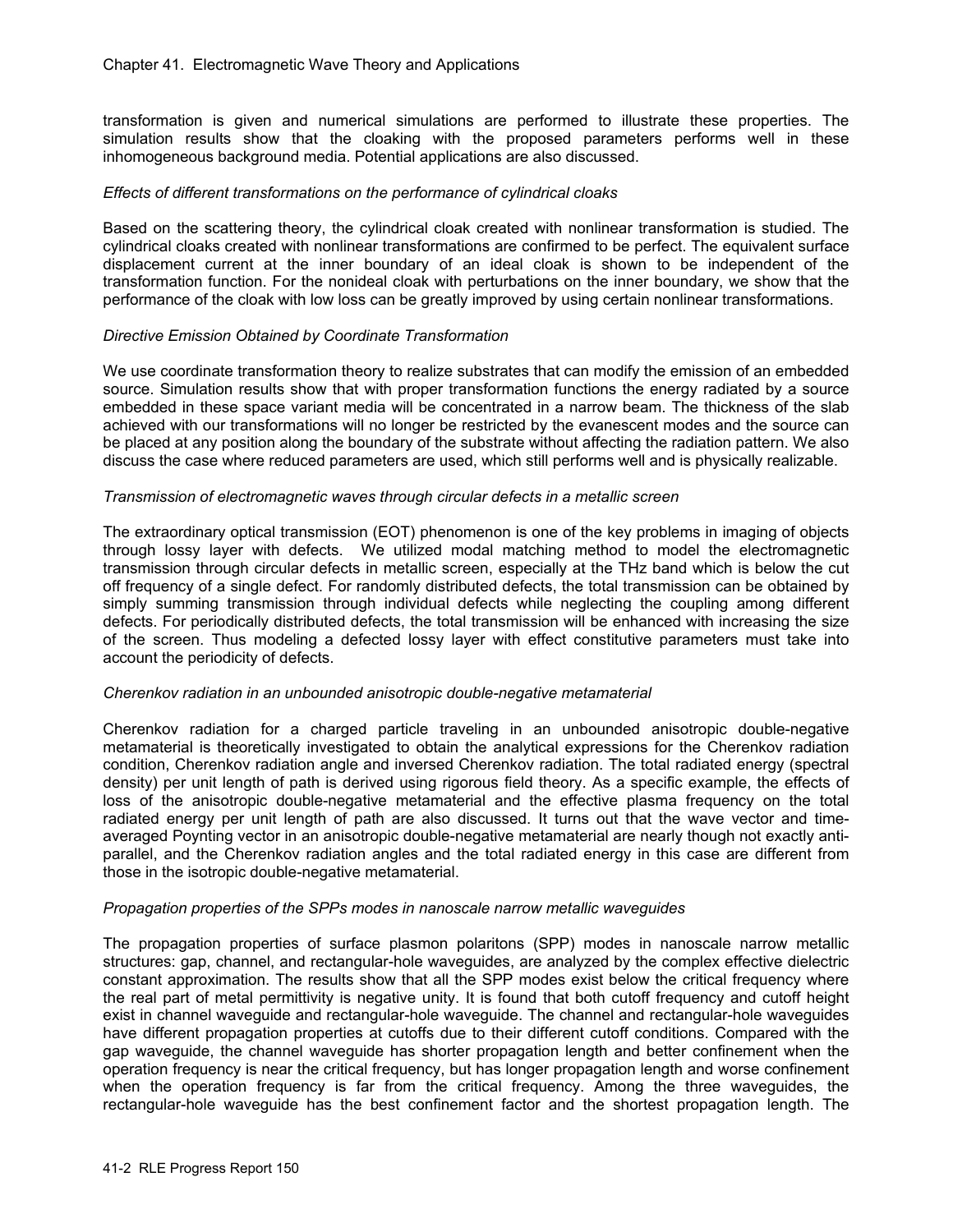comprehensive analysis for the gap, channel, and rectangular-hole waveguides can provide some guidelines in the design of subwavelength optical devices.

#### *Research in Scattering from randomly rough surface*

In analyzing electromagnetic scattering from randomly rough surfaces, we have extended the advanced integral equation model (AIEM) by a more rigorous treatment of the complementary scattering coefficient, and an inclusion of the error function terms that represent corrections to the models where they are neglected. Besides this model, we have also developed another analytical model which extends the IEM model by incorporating both statistical treatment of the surface slopes and field shadowing.

On the numerical technique side, fast numerical techniques have been proposed in the literature. One popular method is the sparse matrix /canonical grid (SMCG) iterative method, where the impedance matrix is divided into three parts, namely, i) a strong part to recognize the coherent mutual interaction for two points in the neighborhood of each other; ii) a canonical grid weak part which is obtained for the weak part by assuming a flat surface; and iii) a Taylor expanded flat surface matrix. This approach is computationally efficient for matrix-vector product, either involving sparse matrix or through the fast Fourier transform (FFT).

Recently we proposed another efficient method which was based on the stochastic second degree (SSD) method to solve the optimal structural parameter s which minimizes the expected spectral radius, in combination with the efficient approach for computing the matrix-vector product as embedded in the SMCG method. A new matrix-splitting scheme was also used for the impedance matrix generated from the magnetic field integral equation (MFIE). Appealing features of this new method include desirable stability in terms of time increase due to increase of the number of surface unknowns.

## **Multifunctional Wide-Band RF Systems**

**Sponsor**  Office of Naval Research

#### **Project Staff**

Professor Jin Au Kong, Dr. Bae-Ian Wu, Dr. Hongsheng Chen, Dr. James Chen, Dr. Fanming Kong, and Dr. Hui Huang.

#### *Surface wave analysis of gyrotropic medium*

A detailed study of surface TM modes at the interface between an isotropic medium and a uniaxial plasma is presented. Four cases for the isotropic medium, including normal, Left-handed, magnetic, and metallic media, are considered. The conditions for the existence of surface modes in each case are analyzed, showing that the existence is determined by the parameters of media, working frequency, and the direction of the principle axis. The Poynting vector along the propagating direction is also calculated. Depending on the media parameters and the frequency, the surface mode can have time-average Poynting vector in the opposite direction of the mode phase velocity.

A detailed study on the influence of an external magnetic field on a symmetrical gyrotropic slab in terms of Goos-Hänchen (GH) phase shifts is presented. The GH phase shifts at both boundaries of the slab are calculated, and the guidance condition is explained by means of them. It is found that the external magnetic field destroys the spatial symmetry of the field distribution, and we use the concepts of 'penetration' distance as well as effective thickness to illustrate the phenomenon. In term of the GH phase shifts, the spatial distribution of the time-average Poynting power is also derived. We find that influenced by the external magnetic field, the positive and negative time-average Poynting power along the waveguide direction can exist simultaneously in the gyrotropic medium, depending on the transverse position.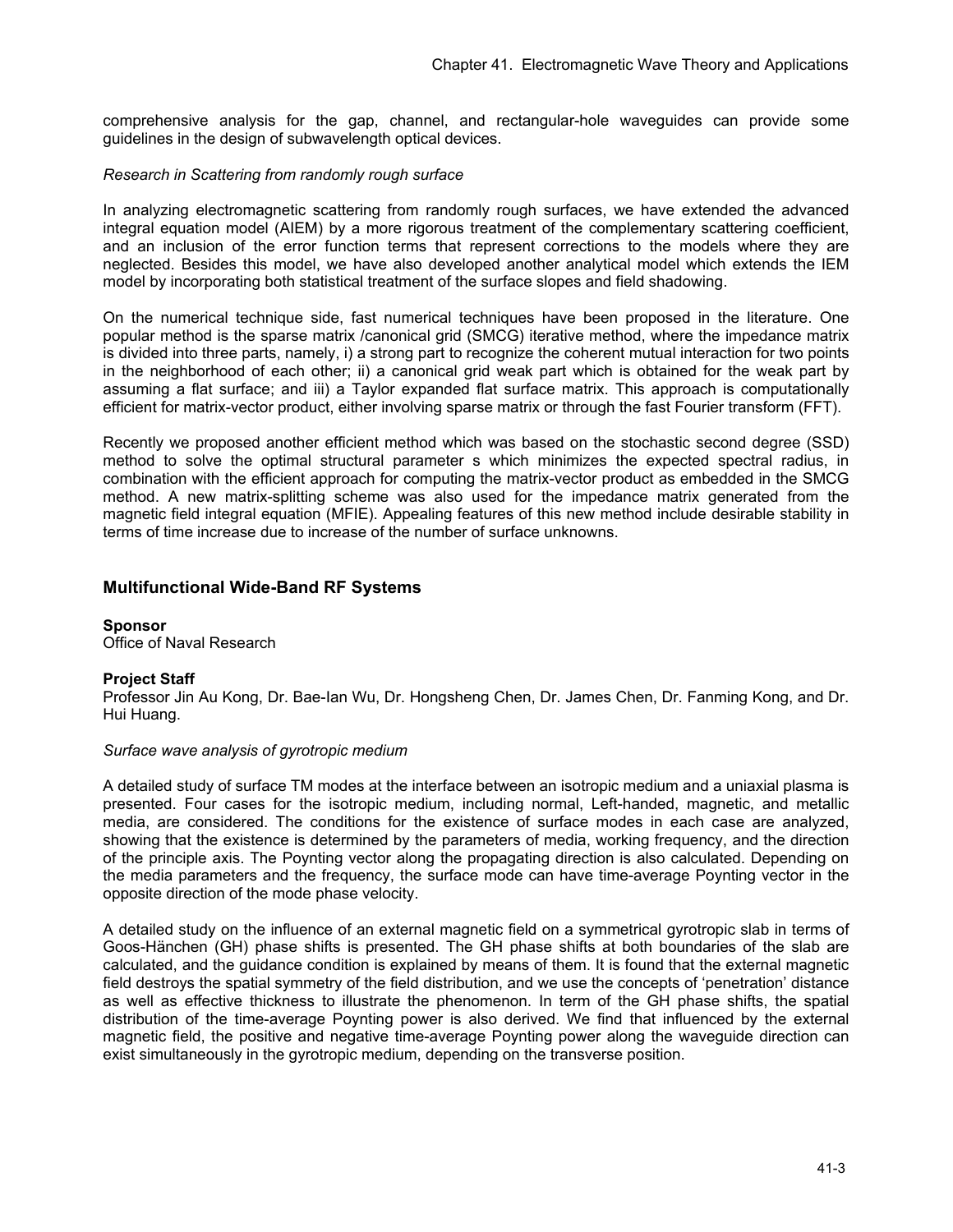## **Research in metamaterials**

#### **Sponsor**

Mitsubishi Corporation

## **Project Staff**

Professor Jin Au Kong, Dr. Bae-Ian Wu, Professor Min Chen, Dr. Jie Lu, Dr. Zhaoyun Duan, and Peiheng Zhou

#### *Research in metamaterials*

A new design methodology for a low profile planar focusing antenna which can be achieved by constructing an anisotropic and inhomogeneous metamaterial structure has been proposed based on the transformation of a parabolic antenna. The electromagnetic behavior of the planar antenna is simulated by a twodimensional finite element method and the results show that the planar antenna has the same performances as the parabolic antenna. This new technology provides an alternative design method to the conventional antennas.

A metamaterial-filled waveguide is designed to be able to bend at a right angle without reflection at the incident port. It is found that in the case of metallic waveguide, by applying transformation to the medium inside the waveguide at the right angle bend, a low reflection can be obtained. For a dielectric waveguide, we have applied transformation to both the dielectric core and the thin layer of cladding surrounding it at the bend to obtain a low reflection. Our proposed technique provides an alternative to designing bent waveguide with low insertion loss.

#### *Effective EM parameter calculation*

Effective EM parameter calculation- a widely used class of mixing models, formed by the 'power-law' approximation is studied for the design of random dispersing absorbers. It is found that scatterer's geometry has an influence on the decision of formula's power parameter in spite of random orientation. Our simulation shows that the formula fits to the effective permittivity of randomly orientated and located spherical and flake like scatterers with power factor equals to 1/3 and 1/2 respectively. Our analysis further introduced a geometric influence on the solution of the special beta distribution function which determines the value of β relating to the shape dependence of depolarization factors. It is found that the geometric feature of scatterers contributes to the mean depolarization through the integral of the whole composite. By this approach, a mixing law is figured out for the design of random dispersed composite in absorbing application.

## **Classification of UXO Via Machine Learning**

#### **Sponsor**

Cold Regions Research and Engineering Laboratory

#### **Project Staff**

Professor Jin Au Kong, Dr. Kevin O'Neill, Beijia Zhang

The Electromagnetic Induction (EMI) response from buried unexploded ordnance (UXO) has been studied with interest in identifying the buried object's physical attributes. EMI signals can be decomposed into modes within a spheroidal coordinate system. The coefficients of those modes have been shown to be unique for unique objects. Therefore, these modes readily lend themselves for use in identifying and classifying the buried objects. With synthetic data generated by forward models, the appropriate coefficients were recovered and were processed using support vector machine (SVM) and neural networks (NN). Furthermore, the effects of small diffuse clutter fragments and uncertainty about the target position are investigated. This discrimination procedure is applied on both synthetic data from models and measurements of UXO and clutter. It is found that good discrimination is possible for up to 20 dB SNR. But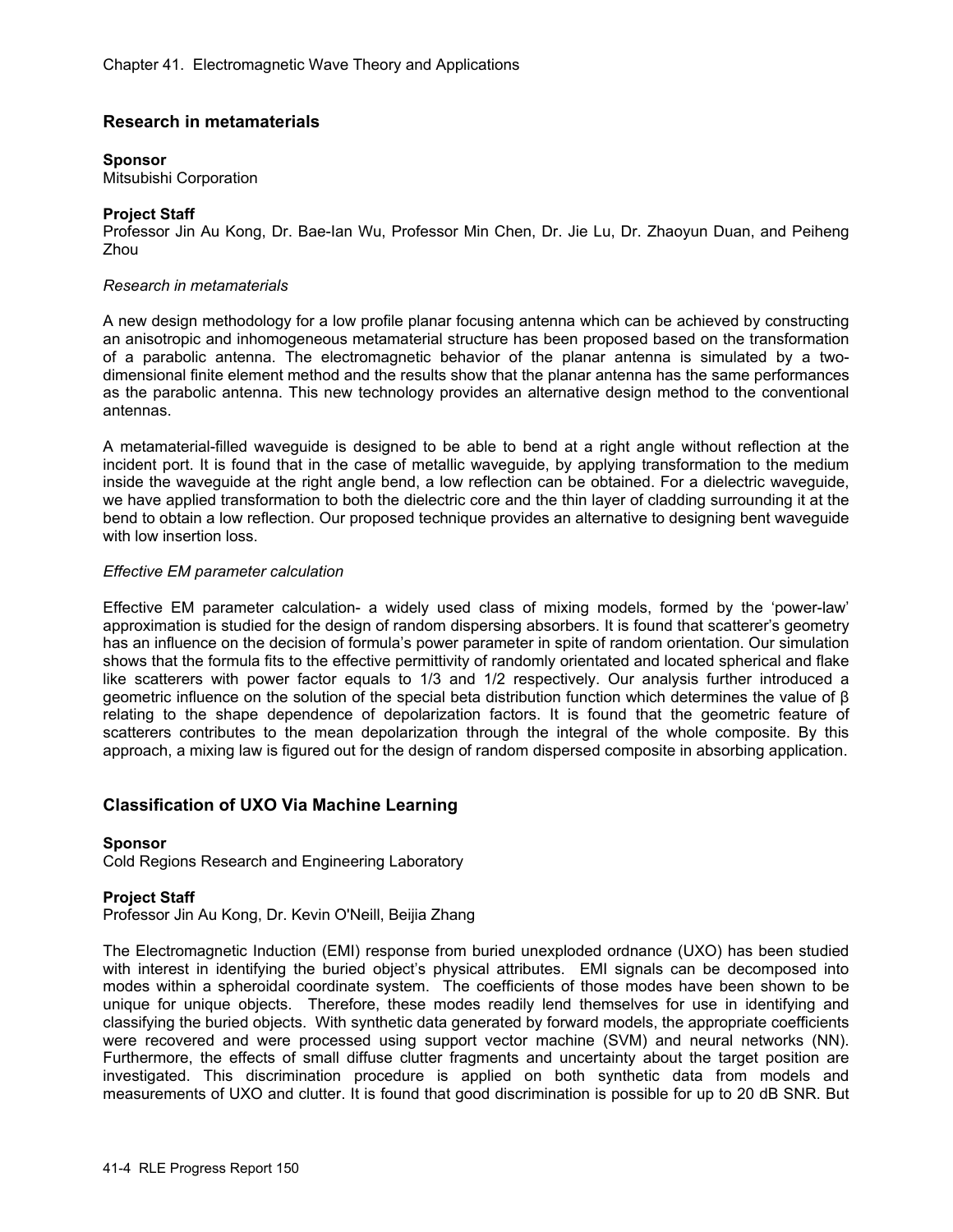the discrimination is sensitive to inaccurate estimations of a target's depth. It is found that the accuracy must be within a 10 cm deviation of an object's true depth. The general conclusion forwarded by this work is that while increasingly accurate discrimination capabilities can be produced through more detailed forward modeling and application of robust optimization and learning algorithms, the presence of noise and clutter is still of great concern. Minimization or filtering of such noise is necessary before field deployable discrimination techniques can be realized.

## **EMI Sensor Calibration**

## **Sponsor**

Cold Regions Research and Engineering Laboratory

## **Project Staff**

Professor Jin Au Kong, Dr. Kevin O'Neill, Beijia Zhang

This project seeks to characterize the output of a widely used EMI instrument, GEM-3, into known units of the magnetic field (A/m). This characterization will enable correct identification of physical properties of measured objects and of half-space soil such as the ground. To do the calibration, measurements were taken of several solid metal spheres. These measurements were then matched to modeled responses predicted by a reliable forward model. Thus an appropriate scaling factor to convert from the instrument output to the known units of the model was obtained. Furthermore, it was found that very simple modeling of the instrument's receiver is insufficient to characterize the response; the finite size of the receiver must be taken into account. In applying the recovered scaling factor to estimate soil susceptibility and permeability, this study concludes that the discontinuity created by the air to permeable soil interface produces minimal effect in the response of a buried object. The change is limited to a magnitude shift of the real portion of the EMI response and can be reproduced by superposition of a permeable halfspace response on the response of the same object in freespace.

## **Linear strategy for the real-time discrimination of the UXO**

#### **Sponsor**

Cold Regions Research and Engineering Laboratory

#### **Project Staff**

Professor Jin Au Kong, Dr. Kevin O'Neill, Dr. Hongsheng Chen, Dr. Bae-Ian Wu, Beijia Zhang

This project seeks to find a linear strategy for the real-time discrimination or classification of UXOs under EMI measurement. The linear inversion procedure is used to find the location of the object, the orientation of the target, as well as it polarizabilities in the three spatial directions. We use a high frequency limit to obtain the volume and the shape of the object, from which we can get a real-time determinant whether the buried object is a UXO or not. Our analytical model is based on the spheroidal model and ellipsoidal model in the skin penetration approximation limit. The experimental measured results show the superiority of this method.

## **THz S-ring resonators**

#### **Sponsor**

The Defense Advanced Research Projects Agency

#### **Project Staff**

Prof. Jin Au Kong, Prof. H. O. Moser, Dr. Bae-Ian Wu, Dr. Hongsheng Chen, Xiangxiang Cheng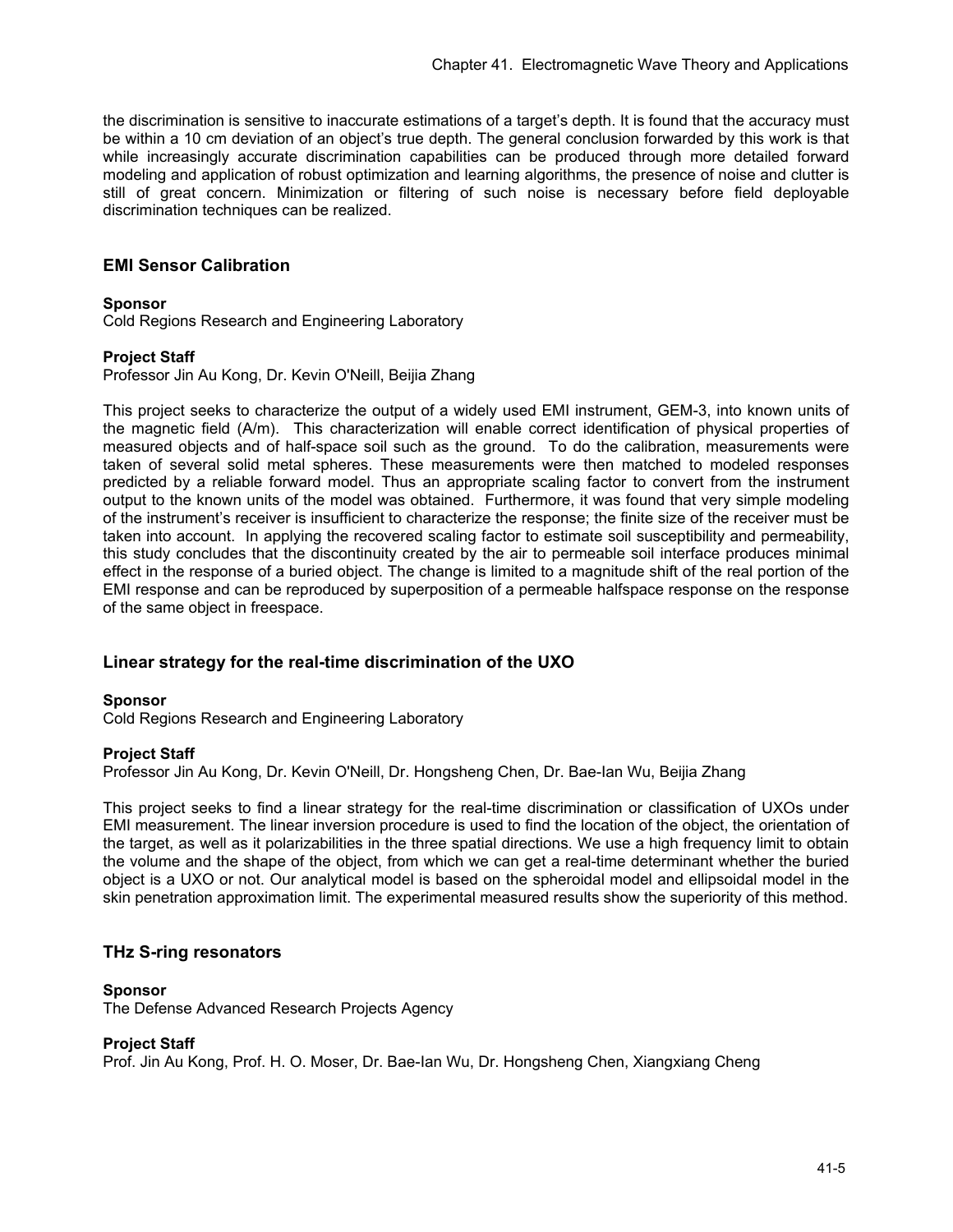This project seeks to characterize the output of arrays of THz S-ring resonators with different dimensions. Featuring dense spatial distributions of engineered metallic particles, electromagnetic metamaterials exhibit simultaneously negative values of both, dielectric permittivity and magnetic permeability, within a resonance frequency band called left-handed passband. The common embedding of the metal particles in plastic matrices or deposition on dielectric substrates within a small area severely limits the usefulness of the materials. We use UV or X-ray lithography to build comparably large areas and quantities of the freelysuspended matrix-free metamaterials in which the metallic structures are S-string-like with their ends held by a window-frame. *In vacuo* spectral characterization combined with simulation reveals left-handed passbands from 1.6 to 2.2 THz. Owing to their size, the devices can be easily handled. They offer a straightforward way of making them tunable and two-dimensionally isotropic.

## **Publications**

## **Journal Articles**

B. Zhang, H. Chen, B.-I. Wu, and J. A. Kong, "Extraordinary surface voltage effect in the invisibility cloak with an active device inside", *Phys. Rev. Lett.,* vol. 100, no. 063904, 2008.

B. Zhang, H. Chen, B.-I. Wu, Y. Luo, L. Ran, and J. A. Kong, "Response of a cylindrical invisibility cloak to electromagnetic waves", *Phys. Rev. B*, vol. 76, no. 121101(R), 2007

Jingjing Zhang, Jiangtao Huangfu, Yu Luo, Hongsheng Chen, Jin Au Kong and Bae-Ian Wu, "Cloak for multilayered and gradually changing media", *Phys. Rev. B 77, 035116* (2008).

Jingjing Zhang, Yu Luo, Sheng Xi, Hongsheng Chen, Lixin Ran, Bae-Ian Wu and Jin Au Kong, "Directive Emission Obtained by Coordinate Transformation", *Progress In Electromagnetics Research- PIER 81, 437– 446* (2008).

H. Huang, Y. Fan, B. I. Wu, F.M. Kong, and J. A. Kong, "Surface modes at the interfaces between isotropic media and uniaxial plasma," *Progress in Electromagnetic Research, PIER 76, 1, 2007* 

H. Huang, Y. Fan, F.M. Kong, B. I. Wu, and J. A. Kong, "Influence of external magnetic field on a symmetrical gyrotropic slab in terms of Goos-Hänchen shifts," *Progress in Electromagnetic Research, PIER 82*, 137, 2008

B. Zhang, K. O'Neill, and J. A. Kong, "Absolute Calibration of EMI Measurements and Application to Soil Magnetic Susceptibility Inference," *Journal of Environmental and Engineering Geophysics*, forthcoming.

Fanmin Kong, Bae-Ian Wu, Hongshen Chen, and Jin Au Kong, Surface plasmon mode analysis of nanoscale metallic rectangular waveguide, Optics Express,Vol.15, 12331-12337, 2007.

F. M. Kong, K. Li, B.-I. Wu, H. Huang, H. S. Chen, and J. A. Kong. Propagation properties of the SPP modes in nanoscale narrow metallic gap, channel, and hole geometries. Progress In Electromagnetics Research, PIER 76, 449-466, 2007.

F. Kong, K. Li, H. Huang, B.-I. Wu, and J. A. Kong. Analysis of the Surface Magnetoplasmon Modes in the Semiconductor Slit Waveguide at Terahertz Frequencies, Progress In Electromagnetics Research, PIER 82, 257-270, 2008.

F. M. Kong, B. I. Wu, H. Huang, J.T. Huangfu, S. Xi and J. A. Kong. Lateral displacement of an electromagnetic beam reflected from a grounded indefinite uniaxial slab. Progress In Electromagnetics Research, PIER.82, 351-366, 2008.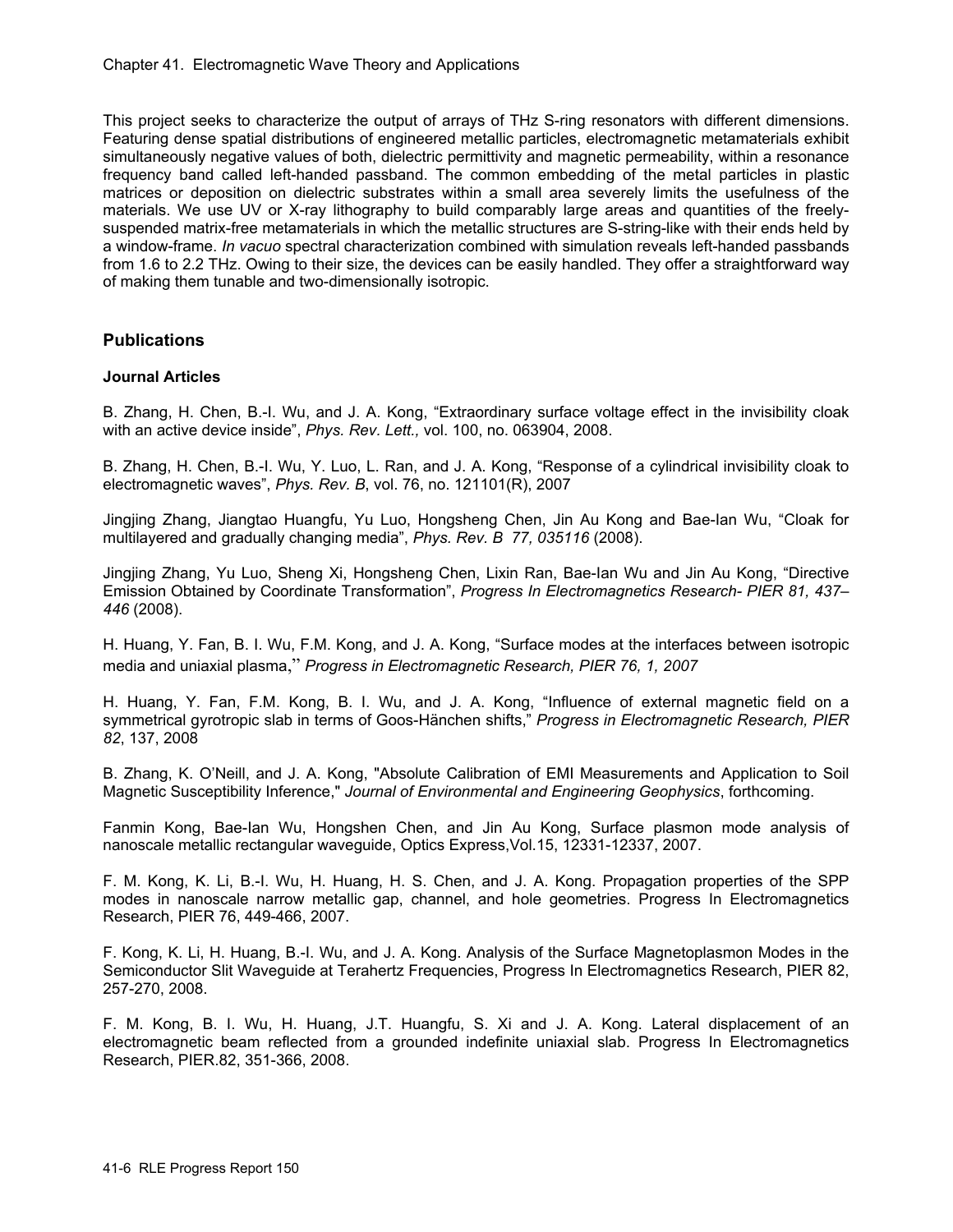Fanmin Kong, Bae-Ian Wu, Jin Au Kong, Jiangtao Huangfu, Sheng Xi, Hongsheng Chen. Planar focusing antenna design by using coordinate transformation technology. Applied Physics Letter. Vol.91, 253509, 2007.

Z. Duan, B.-I. Wu, J. Lu, J. Kong, and M. Chen, "Cherenkov radiation in an unbounded anisotropic doublenegative metamaterial," Submitted to Phys. Rev. E.

Y. Du, J. A. Kong, Z. Y. Wang, W. Z. Yan, and L. Peng, "A statistical integral equation model for shadowcorrected EM scattering from a Gaussian rough surface," IEEE Trans. Antennas and Propagation, vol. 55, no. 6, pp. 1843-1855, June 2007.

Y. Du, "A new bistatic model for electromagnetic scattering from randomly rough surfaces," Waves in Random and Complex Media, vol. 18, no. 1, pp. 109-128, Feb. 2008.

Y. Du and J.A. Kong, "Application of the stochastic second-degree method to electromagnetic scattering from randomly rough surfaces", Electronics Letters, vol. 43, no. 23, pp. 1244-1246, Nov. 2007.

Y. Du, Y. L. Luo, W. Z. Yan, and J.A. Kong, "An electromagnetic scattering model for soybean canopy", Progress In Electromagnetics Research, PIER 79, pp. 209–223, 2008.

Y. Du, Y. L. Luo, and J.A. Kong, "A stochastic second-degree iterative method for linear systems and its application to EM scattering from randomly rough surfaces," IEEE Trans. Geoscience and Remote Sensing, accepted.

Jiangtao Huangfu, Sheng Xi, Fanmin Kong, Jingjing Zhang, Hongsheng Chen, Dongxing Wang, Bae-Ian Wu, and Jin Au Kong, "Application of transformation technology in bent waveguides", accepted by Journal of Applied Physics.

Sheng Xi, Hongsheng Chen, Bae-Ian Wu, Baile Zhang, Jiangtao Huangfu, Dongxing Wang, and Jin Au Kong," Effects of different transformations on the performance of cylindrical cloaks", Journal of Electromagnetic Waves and Applications 22, 1489 + 1497, 2008.

Jingjing Zhang, Hongsheng Chen, Lixin Ran, Yu Luo, Bae-Ian Wu, and Jin Au Kong, "Experimental characterization and cells interactions of a two-dimensional isotropic left-handed metamaterial", Applied Physics Letters 92, 084108, 2008.

J. Zhang, Y. Luo, S. Xi, H. Chen, L. Ran, B.-I. Wu, and J. A. Kong, "Directive emission obtained by coordinate transformation", Progress in Electromagnetics Research-PIER 81, 437-446, 2008.

Baile Zhang, Hongsheng Chen, Bae-Ian Wu, and Jin Au Kong, "Extraordinary surface voltage effect in the invisibility cloak with an active device inside", Physical Review Letters 100, 063904 2008.

Jingjing Zhang, Jiangtao Huangfu, Yu Luo, Hongsheng Chen, Jin Au Kong, and Bae-Ian Wu, "Cloak for multilayered and gradually changing media", Physical Review B 77, 035116, 2008.

B.-I. Wu, F. C. A. I. Cox, and J. A. Kong, "Experimental methodology for non-thermal effects of electromagnetic radiation on biologics," J. Electromagnetic Waves and Applications, vol. 21, no. 4, pp. 533– 548, 2007.

B.-I. Wu, H. S. Chen, J. A. Kong, and T. M. Grzegorczyk, "Surface wave suppression in antenna systems using magnetic metamaterial," J. Appl. Phys., vol. 101, no. 11, art. no. 114913, June 2007.

B.-I. Wu, J. Lu, J. A. Kong, and M. Chen, "Left handed metamaterial design for Cerenkov radiation," J. Appl. Phys., vol. 102, no. 11, art. no. 114907, Dec. 2007.